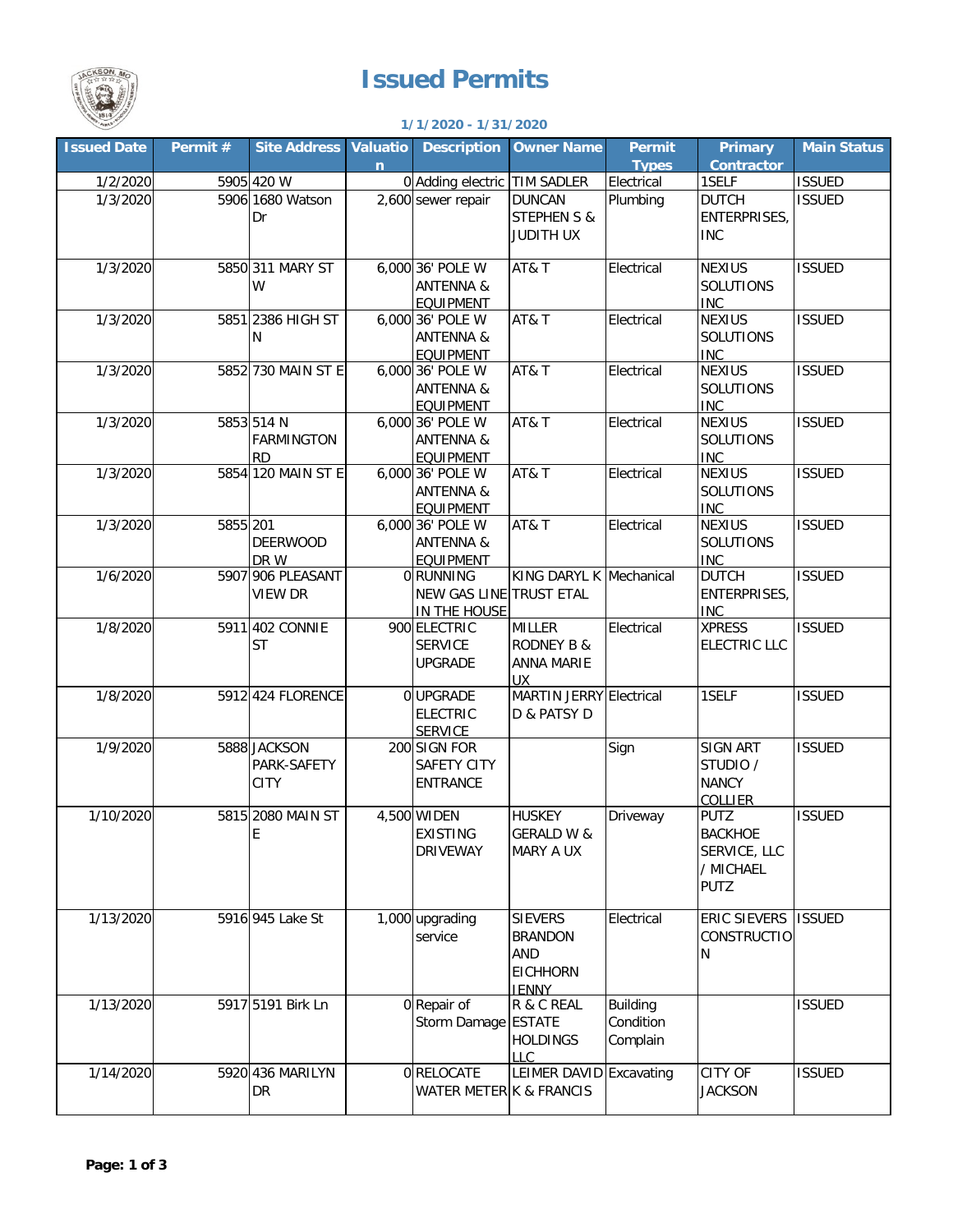| <b>Issued Date</b> | Permit # | <b>Site Address</b>  | <b>Valuatio</b>             | <b>Description</b>         | <b>Owner Name</b>            | <b>Permit</b>   | Primary            | <b>Main Status</b> |
|--------------------|----------|----------------------|-----------------------------|----------------------------|------------------------------|-----------------|--------------------|--------------------|
|                    |          |                      | n.                          |                            |                              | <b>Types</b>    | <b>Contractor</b>  |                    |
| 1/14/2020          |          | 5921 688 OLD         |                             | 0 INSTALL                  | <b>TSL</b>                   | Excavating      | CITY OF            | <b>ISSUED</b>      |
|                    |          | POPLAR RD            |                             |                            | WATER METER CONSTRUCTIO      |                 | <b>JACKSON</b>     |                    |
|                    |          |                      |                             |                            | N LLC                        |                 |                    |                    |
| 1/14/2020          |          | 5847 202 JACKSON     |                             | 40,000 2 SIGNS             |                              | Sign            | CANEDY SIGN        | <b>ISSUED</b>      |
|                    |          | <b>BLVD W</b>        |                             |                            |                              |                 | & GRAPHICS         |                    |
|                    |          |                      |                             |                            |                              |                 |                    |                    |
| 1/14/2020          |          | 5909 944 ROYCE DR    |                             | 5,000 FENCE                | <b>BESS WILLIAM Building</b> |                 | <b>BOOTHEEL</b>    | <b>ISSUED</b>      |
|                    |          |                      |                             | <b>AROUND</b>              | IH II                        |                 | <b>FENCE CO</b>    |                    |
|                    |          |                      |                             | POOL                       |                              |                 |                    |                    |
| 1/14/2020          |          | 5864 944 ROYCE DR    |                             | 118,000 SWIMMING           | <b>BESS WILLIAM Building</b> |                 | ALOHA POOLS ISSUED |                    |
|                    |          |                      |                             | <b>POOL</b>                | H II                         |                 | & SPAS             |                    |
|                    |          |                      |                             |                            |                              |                 |                    |                    |
| 1/15/2020          |          | 5832 413 WHITE       |                             | 3,000 FORM & POUR AUSTIN   |                              | Driveway        | <b>THIELE</b>      | <b>ISSUED</b>      |
|                    |          | OAK                  |                             | <b>NEW</b>                 | <b>RENTALS</b>               |                 | CONCRETE           |                    |
|                    |          |                      |                             | <b>DRIVEWAY</b>            |                              |                 | <b>FINISHING</b>   |                    |
|                    |          |                      |                             |                            |                              |                 | <b>INC</b>         |                    |
| 1/15/2020          |          | 5919 807 Jefferson   |                             | 1,850 INSTALL NEW          | <b>CLIFTON</b>               | Plumbing        | <b>DUTCH</b>       | <b>ISSUED</b>      |
|                    |          | E                    |                             | WATERLINE                  | <b>ROBERT</b>                |                 | ENTERPRISES,       |                    |
|                    |          |                      |                             |                            | ETAL*                        |                 | <b>INC</b>         |                    |
| 1/15/2020          |          | 5923 1116 LAMAR      |                             | 3,000 SERVICE              | <b>BEUSSINK</b>              | Excavating      | <b>LIBERTY</b>     | <b>ISSUED</b>      |
|                    |          | <b>ST</b>            |                             | LINEREPLACE                | PAMELA K                     |                 | <b>UTILITIES</b>   |                    |
| 1/16/2020          |          | 5908 1024 SIOUX      |                             | 10,000 COVER PATIO         | <b>LOENNEKE</b>              | <b>Building</b> | ERIC               | <b>ISSUED</b>      |
|                    |          | <b>ST</b>            |                             | <b>AND POUR</b>            | DANIEL &                     |                 | <b>HINKEBIEN</b>   |                    |
|                    |          |                      |                             | <b>NEW</b>                 | REBECCA UX                   |                 | <b>CONSTRUCTIO</b> |                    |
|                    |          |                      |                             | <b>CONCRETE</b>            |                              |                 | N                  |                    |
| 1/17/2020          |          | 5927 2029 OTTO       |                             | 0 RELOCATE                 | <b>HALL</b>                  | Excavating      | CITY OF            | <b>ISSUED</b>      |
|                    |          | <b>DR</b>            |                             | WATER METER THERESA        |                              |                 | <b>JACKSON</b>     |                    |
|                    |          |                      |                             |                            | <b>TRUST</b>                 |                 |                    |                    |
| 1/17/2020          |          | 5928 2405            |                             | 0RELOCATE                  | <b>DETWEILER</b>             | Excavating      | <b>CITY OF</b>     | <b>ISSUED</b>      |
|                    |          | <b>BRITTANY</b>      |                             | WATER METER KEVIN &        |                              |                 | <b>JACKSON</b>     |                    |
|                    |          |                      |                             |                            | <b>SONJA</b>                 |                 |                    |                    |
| 1/17/2020          |          | 5913 2370 MAIN ST    | 248,934 NEW                 |                            | <b>DAVID</b>                 | <b>Building</b> | <b>SEMO</b>        | <b>ISSUED</b>      |
|                    |          | E                    |                             | <b>BUILDING FOR BUMPUS</b> |                              |                 | CONTRACTOR         |                    |
|                    |          |                      |                             | <b>DOMINO'S</b>            |                              |                 | S LLC              |                    |
| 1/21/2020          |          | 5915 710 PECAN LN    |                             | 2,900 FENCE                | <b>DOUGAN R</b>              | <b>Building</b> | <b>WELKER</b>      | <b>ISSUED</b>      |
|                    |          |                      |                             |                            | NEIL &                       |                 | <b>FENCE</b>       |                    |
|                    |          |                      |                             |                            | ALBERTA M UX                 |                 | COMPANY            |                    |
|                    |          |                      |                             |                            |                              |                 |                    |                    |
| 1/21/2020          | 5929 711 |                      |                             | 500 UPGRADING              | <b>HUFFMAN</b>               | Electrical      | <b>DON HESTER</b>  | <b>ISSUED</b>      |
|                    |          | <b>ROSAMUND</b>      |                             | <b>ELECTRIC</b>            | JARED J                      |                 |                    |                    |
| 1/21/2020          |          | 5931 1329 rosebud    | $\overline{10,800}$ install |                            | PAUL                         | Mechanical      | TRI-STATE          | <b>ISSUED</b>      |
|                    |          | dr                   |                             | generator                  | NISWONGER                    |                 | <b>WATER AND</b>   |                    |
|                    |          |                      |                             |                            |                              |                 | <b>AIR</b>         |                    |
| 1/21/2020          |          | 5932 2444 Bristol Dr | 13,900 install              |                            | Don & Luana                  | Mechanical      | <b>TRI-STATE</b>   | <b>ISSUED</b>      |
|                    |          |                      |                             | generator                  | Rhodes                       |                 | <b>WATER AND</b>   |                    |
|                    |          |                      |                             |                            |                              |                 | AIR                |                    |
| 1/21/2020          |          | 5925 5218 Birk Ln    |                             | 4,000 repair/ replace      | <b>CRADER TIRE</b>           | Mechanical      | <b>MONROE</b>      | <b>ISSUED</b>      |
|                    |          |                      |                             | gas line                   | AND RETREAD                  |                 | PLUMBING &         |                    |
|                    |          |                      |                             |                            | <b>SERVIC</b>                |                 | HEATING CO,        |                    |
|                    |          |                      |                             |                            |                              |                 | <b>INC</b>         |                    |
| 1/21/2020          |          | 5926 1306            |                             | 2,800 SEWER LINE           | <b>STRAEDEY</b>              | Plumbing        | <b>DUTCH</b>       | <b>ISSUED</b>      |
|                    |          | ROSEBUD DR           |                             | <b>REPAIR</b>              | PAUL A &                     |                 | ENTERPRISES,       |                    |
|                    |          |                      |                             |                            | <b>BRIDGET UX</b>            |                 | <b>INC</b>         |                    |
| 1/22/2020          | 5934 702 |                      |                             | 300 sewer line             | COLLEEN                      | Plumbing        | LAND               | <b>ISSUED</b>      |
|                    |          | <b>FARMINGTON</b>    |                             | replacement                | <b>MORGAN</b>                |                 | <b>ESCAPES</b>     |                    |
|                    |          | N                    |                             |                            |                              |                 | NURSERY AND        |                    |
|                    |          |                      |                             |                            |                              |                 | LANDSCAPING        |                    |
|                    |          |                      |                             |                            |                              |                 | LLC                |                    |
|                    |          |                      |                             |                            |                              |                 |                    |                    |